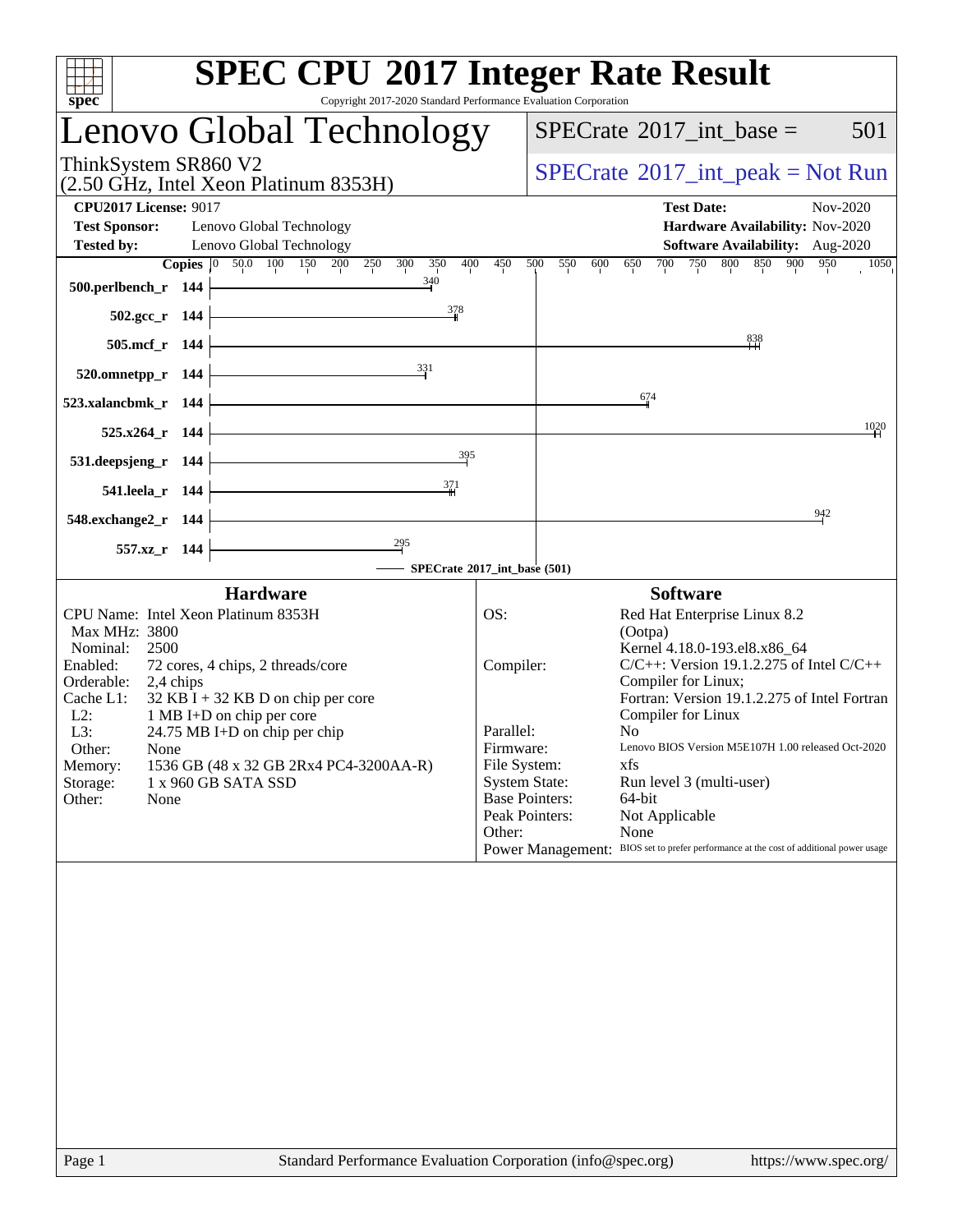

#### **[SPEC CPU](http://www.spec.org/auto/cpu2017/Docs/result-fields.html#SPECCPU2017IntegerRateResult)[2017 Integer Rate Result](http://www.spec.org/auto/cpu2017/Docs/result-fields.html#SPECCPU2017IntegerRateResult)** Copyright 2017-2020 Standard Performance Evaluation Corporation

## Lenovo Global Technology

(2.50 GHz, Intel Xeon Platinum 8353H)

 $SPECTate^{\circledcirc}2017$  int base = 501

### ThinkSystem SR860 V2<br>  $\begin{array}{c} \text{SPECTI}_{\text{S}} \text{SOR} \end{array}$  [SPECrate](http://www.spec.org/auto/cpu2017/Docs/result-fields.html#SPECrate2017intpeak)®[2017\\_int\\_peak = N](http://www.spec.org/auto/cpu2017/Docs/result-fields.html#SPECrate2017intpeak)ot Run

**[Test Sponsor:](http://www.spec.org/auto/cpu2017/Docs/result-fields.html#TestSponsor)** Lenovo Global Technology **[Hardware Availability:](http://www.spec.org/auto/cpu2017/Docs/result-fields.html#HardwareAvailability)** Nov-2020

**[CPU2017 License:](http://www.spec.org/auto/cpu2017/Docs/result-fields.html#CPU2017License)** 9017 **[Test Date:](http://www.spec.org/auto/cpu2017/Docs/result-fields.html#TestDate)** Nov-2020 **[Tested by:](http://www.spec.org/auto/cpu2017/Docs/result-fields.html#Testedby)** Lenovo Global Technology **[Software Availability:](http://www.spec.org/auto/cpu2017/Docs/result-fields.html#SoftwareAvailability)** Aug-2020

### **[Results Table](http://www.spec.org/auto/cpu2017/Docs/result-fields.html#ResultsTable)**

|                                                     | <b>Base</b>   |                |       |                | <b>Peak</b> |                |       |               |                |              |                |              |                |              |
|-----------------------------------------------------|---------------|----------------|-------|----------------|-------------|----------------|-------|---------------|----------------|--------------|----------------|--------------|----------------|--------------|
| <b>Benchmark</b>                                    | <b>Copies</b> | <b>Seconds</b> | Ratio | <b>Seconds</b> | Ratio       | <b>Seconds</b> | Ratio | <b>Copies</b> | <b>Seconds</b> | <b>Ratio</b> | <b>Seconds</b> | <b>Ratio</b> | <b>Seconds</b> | <b>Ratio</b> |
| $500.$ perlbench_r                                  | 144           | 676            | 339   | 673            | 341         | 674            | 340   |               |                |              |                |              |                |              |
| $502.\text{gcc}_r$                                  | 144           | 540            | 378   | 537            | 380         | 543            | 375   |               |                |              |                |              |                |              |
| $505$ .mcf $r$                                      | 144           | 280            | 830   | 275            | 845         | 278            | 838   |               |                |              |                |              |                |              |
| 520.omnetpp_r                                       | 144           | 572            | 330   | 569            | 332         | 571            | 331   |               |                |              |                |              |                |              |
| 523.xalancbmk r                                     | 144           | 226            | 672   | 225            | 675         | 226            | 674   |               |                |              |                |              |                |              |
| 525.x264 r                                          | 144           | 245            | 1030  | 247            | 1020        | 246            | 1020  |               |                |              |                |              |                |              |
| 531.deepsjeng_r                                     | 144           | 418            | 395   | 417            | 395         | 418            | 395   |               |                |              |                |              |                |              |
| 541.leela r                                         | 144           | 647            | 369   | 642            | 371         | 634            | 376   |               |                |              |                |              |                |              |
| 548.exchange2_r                                     | 144           | 400            | 942   | 400            | 942         | 400            | 942   |               |                |              |                |              |                |              |
| 557.xz r                                            | 144           | 528            | 295   | 526            | 296         | 527            | 295   |               |                |              |                |              |                |              |
| $SPECrate^{\circ}2017\_int\_base =$                 |               |                | 501   |                |             |                |       |               |                |              |                |              |                |              |
| $SPECrate^{\circ}2017$ int peak =<br><b>Not Run</b> |               |                |       |                |             |                |       |               |                |              |                |              |                |              |

Results appear in the [order in which they were run](http://www.spec.org/auto/cpu2017/Docs/result-fields.html#RunOrder). Bold underlined text [indicates a median measurement](http://www.spec.org/auto/cpu2017/Docs/result-fields.html#Median).

### **[Submit Notes](http://www.spec.org/auto/cpu2017/Docs/result-fields.html#SubmitNotes)**

 The numactl mechanism was used to bind copies to processors. The config file option 'submit' was used to generate numactl commands to bind each copy to a specific processor. For details, please see the config file.

### **[Operating System Notes](http://www.spec.org/auto/cpu2017/Docs/result-fields.html#OperatingSystemNotes)**

Stack size set to unlimited using "ulimit -s unlimited"

### **[Environment Variables Notes](http://www.spec.org/auto/cpu2017/Docs/result-fields.html#EnvironmentVariablesNotes)**

```
Environment variables set by runcpu before the start of the run:
LD_LIBRARY_PATH =
      "/home/cpu2017-1.1.0-ic19.1u2/lib/intel64:/home/cpu2017-1.1.0-ic19.1u2/l
      ib/ia32:/home/cpu2017-1.1.0-ic19.1u2/je5.0.1-32"
MALLOC_CONF = "retain:true"
```
### **[General Notes](http://www.spec.org/auto/cpu2017/Docs/result-fields.html#GeneralNotes)**

 Binaries compiled on a system with 1x Intel Core i9-7980XE CPU + 64GB RAM memory using Redhat Enterprise Linux 8.0 Transparent Huge Pages enabled by default Prior to runcpu invocation Filesystem page cache synced and cleared with: sync; echo 3> /proc/sys/vm/drop\_caches

**(Continued on next page)**

| Page 2<br>Standard Performance Evaluation Corporation (info@spec.org) | https://www.spec.org/ |
|-----------------------------------------------------------------------|-----------------------|
|-----------------------------------------------------------------------|-----------------------|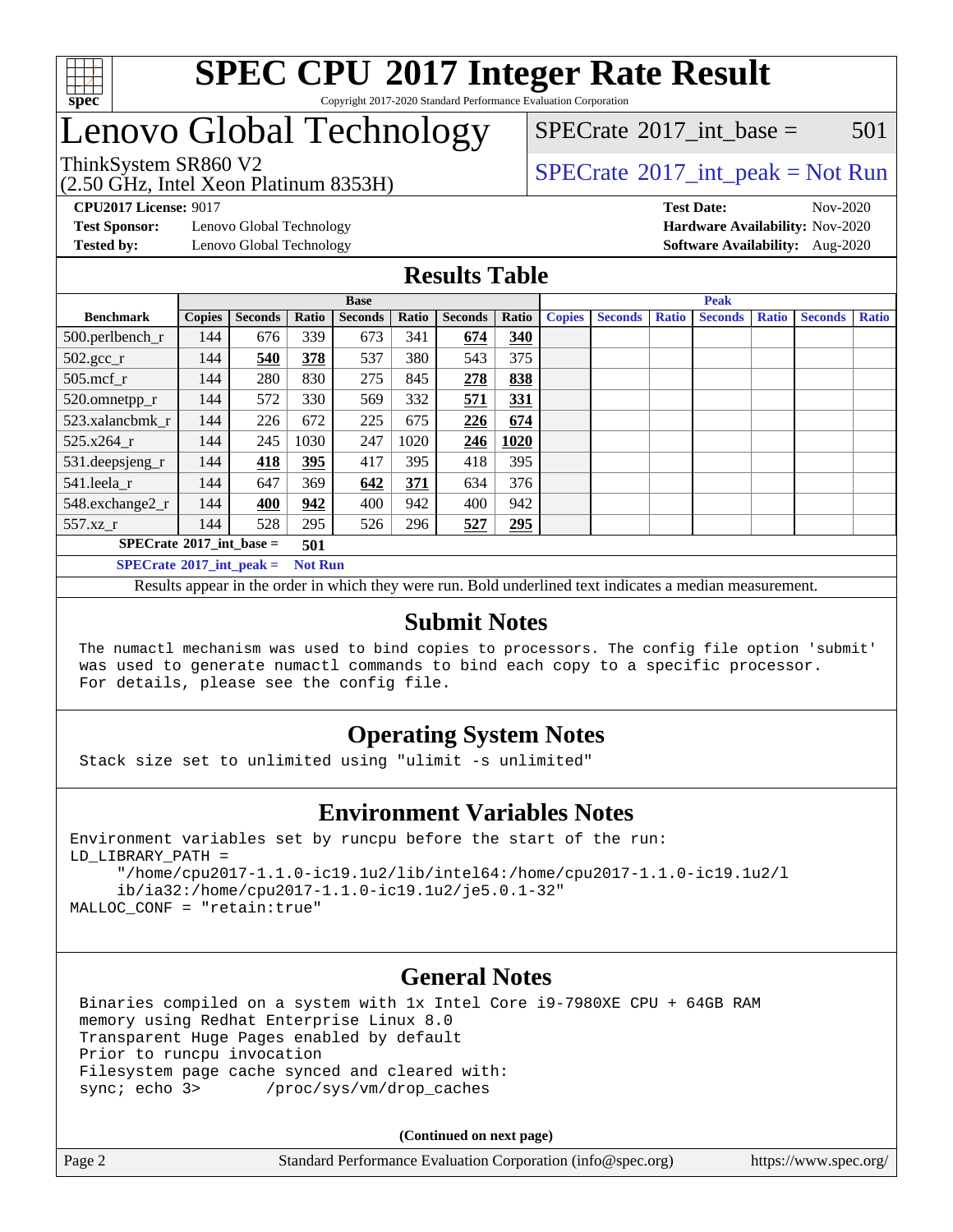

Copyright 2017-2020 Standard Performance Evaluation Corporation

### Lenovo Global Technology

 $SPECTate^{\circledcirc}2017$  int base = 501

(2.50 GHz, Intel Xeon Platinum 8353H)

ThinkSystem SR860 V2<br>  $\begin{array}{c} \text{SPECTI}_{\text{S}} \text{SOR} \end{array}$  [SPECrate](http://www.spec.org/auto/cpu2017/Docs/result-fields.html#SPECrate2017intpeak)®[2017\\_int\\_peak = N](http://www.spec.org/auto/cpu2017/Docs/result-fields.html#SPECrate2017intpeak)ot Run

**[Test Sponsor:](http://www.spec.org/auto/cpu2017/Docs/result-fields.html#TestSponsor)** Lenovo Global Technology **[Hardware Availability:](http://www.spec.org/auto/cpu2017/Docs/result-fields.html#HardwareAvailability)** Nov-2020 **[Tested by:](http://www.spec.org/auto/cpu2017/Docs/result-fields.html#Testedby)** Lenovo Global Technology **[Software Availability:](http://www.spec.org/auto/cpu2017/Docs/result-fields.html#SoftwareAvailability)** Aug-2020

**[CPU2017 License:](http://www.spec.org/auto/cpu2017/Docs/result-fields.html#CPU2017License)** 9017 **[Test Date:](http://www.spec.org/auto/cpu2017/Docs/result-fields.html#TestDate)** Nov-2020

#### **[General Notes \(Continued\)](http://www.spec.org/auto/cpu2017/Docs/result-fields.html#GeneralNotes)**

Page 3 Standard Performance Evaluation Corporation [\(info@spec.org\)](mailto:info@spec.org) <https://www.spec.org/> runcpu command invoked through numactl i.e.: numactl --interleave=all runcpu <etc> NA: The test sponsor attests, as of date of publication, that CVE-2017-5754 (Meltdown) is mitigated in the system as tested and documented. Yes: The test sponsor attests, as of date of publication, that CVE-2017-5753 (Spectre variant 1) is mitigated in the system as tested and documented. Yes: The test sponsor attests, as of date of publication, that CVE-2017-5715 (Spectre variant 2) is mitigated in the system as tested and documented. **[Platform Notes](http://www.spec.org/auto/cpu2017/Docs/result-fields.html#PlatformNotes)** BIOS configuration: Choose Operating Mode set to Maximum Performance and then set it to Custom Mode MONITOR/MWAIT set to Enabled DCU Streamer Prefetcher set to Disabled SNC set to Enabled LLC dead line alloc set to Disable Sysinfo program /home/cpu2017-1.1.0-ic19.1u2/bin/sysinfo Rev: r6365 of 2019-08-21 295195f888a3d7edb1e6e46a485a0011 running on localhost.localdomain Mon Nov 23 12:16:17 2020 SUT (System Under Test) info as seen by some common utilities. For more information on this section, see <https://www.spec.org/cpu2017/Docs/config.html#sysinfo> From /proc/cpuinfo model name : Intel(R) Xeon(R) Platinum 8353H CPU @ 2.50GHz 4 "physical id"s (chips) 144 "processors" cores, siblings (Caution: counting these is hw and system dependent. The following excerpts from /proc/cpuinfo might not be reliable. Use with caution.) cpu cores : 18 siblings : 36 physical 0: cores 0 1 2 3 4 8 9 10 11 16 17 18 19 20 24 25 26 27 physical 1: cores 0 1 2 3 4 8 9 10 11 16 17 18 19 20 24 25 26 27 physical 2: cores 0 1 2 3 4 8 9 10 11 16 17 18 19 20 24 25 26 27 physical 3: cores 0 1 2 3 4 8 9 10 11 16 17 18 19 20 24 25 26 27 From lscpu: Architecture: x86\_64 CPU op-mode(s): 32-bit, 64-bit Byte Order: Little Endian  $CPU(s):$  144 On-line CPU(s) list: 0-143 Thread(s) per core: 2 **(Continued on next page)**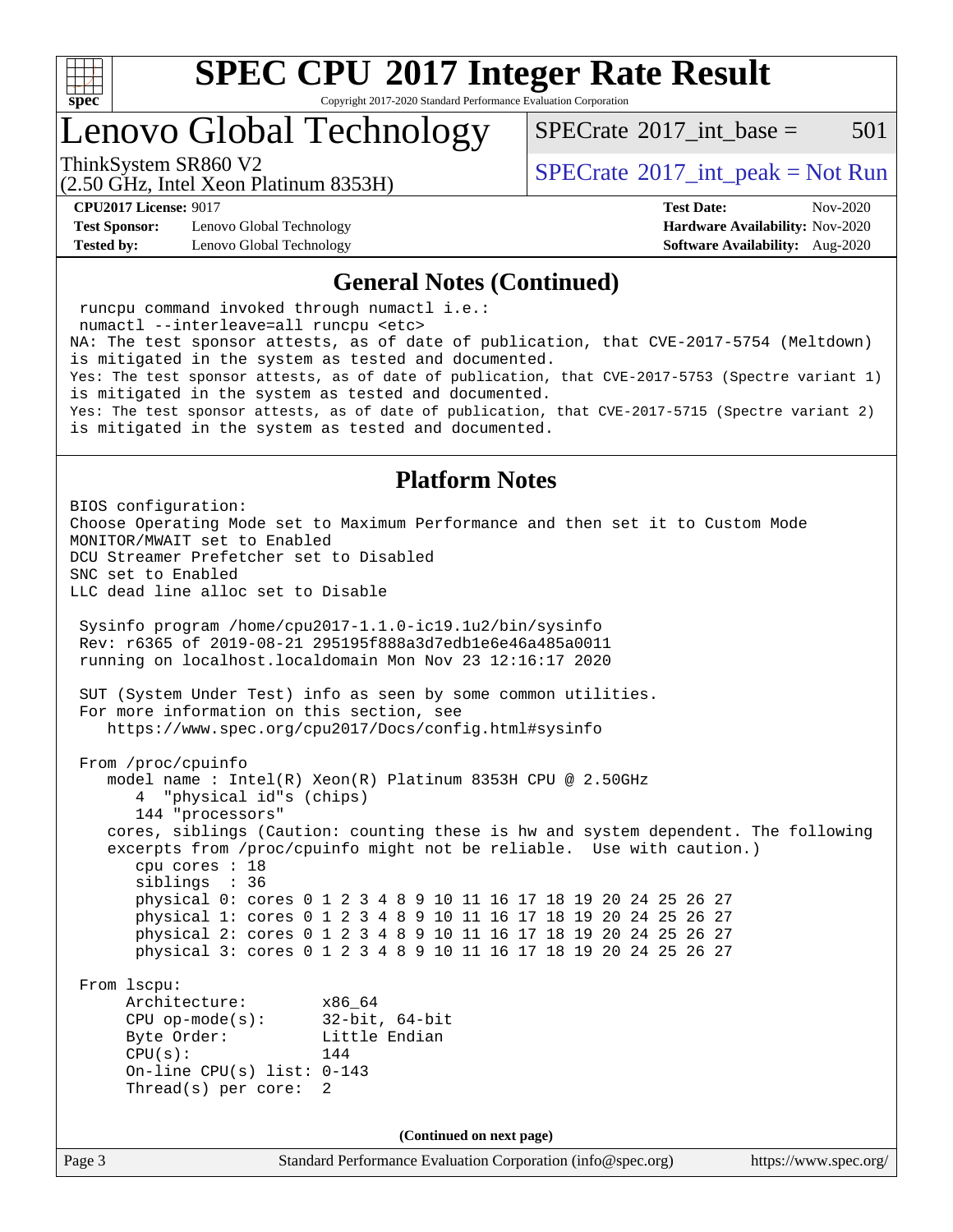

Copyright 2017-2020 Standard Performance Evaluation Corporation

# Lenovo Global Technology

 $SPECTate$ <sup>®</sup>[2017\\_int\\_base =](http://www.spec.org/auto/cpu2017/Docs/result-fields.html#SPECrate2017intbase) 501

(2.50 GHz, Intel Xeon Platinum 8353H)

ThinkSystem SR860 V2<br>  $(2.50 \text{ GHz, Intel Yoon Plutium } 8353H)$  [SPECrate](http://www.spec.org/auto/cpu2017/Docs/result-fields.html#SPECrate2017intpeak)®[2017\\_int\\_peak = N](http://www.spec.org/auto/cpu2017/Docs/result-fields.html#SPECrate2017intpeak)ot Run

**[Test Sponsor:](http://www.spec.org/auto/cpu2017/Docs/result-fields.html#TestSponsor)** Lenovo Global Technology **[Hardware Availability:](http://www.spec.org/auto/cpu2017/Docs/result-fields.html#HardwareAvailability)** Nov-2020 **[Tested by:](http://www.spec.org/auto/cpu2017/Docs/result-fields.html#Testedby)** Lenovo Global Technology **[Software Availability:](http://www.spec.org/auto/cpu2017/Docs/result-fields.html#SoftwareAvailability)** Aug-2020

**[CPU2017 License:](http://www.spec.org/auto/cpu2017/Docs/result-fields.html#CPU2017License)** 9017 **[Test Date:](http://www.spec.org/auto/cpu2017/Docs/result-fields.html#TestDate)** Nov-2020

#### **[Platform Notes \(Continued\)](http://www.spec.org/auto/cpu2017/Docs/result-fields.html#PlatformNotes)**

| Core(s) per socket:         | 18                                                                                   |
|-----------------------------|--------------------------------------------------------------------------------------|
| Socket(s):                  | 4                                                                                    |
| NUMA $node(s):$             | 8                                                                                    |
| Vendor ID:                  | GenuineIntel                                                                         |
| CPU family:                 | 6                                                                                    |
| Model:                      | 85                                                                                   |
| Model name:                 | $Intel(R) Xeon(R) Platinum 8353H CPU @ 2.50GHz$                                      |
| Stepping:                   | 11                                                                                   |
| CPU MHz:                    | 3242.932                                                                             |
| CPU max MHz:                | 3800.0000                                                                            |
| CPU min MHz:                | 1000.0000                                                                            |
| BogoMIPS:                   | 5000.00                                                                              |
| Virtualization:             | $VT - x$                                                                             |
| L1d cache:                  | 32K                                                                                  |
| Lli cache:                  | 32K                                                                                  |
| $L2$ cache:                 | 1024K                                                                                |
| L3 cache:                   | 25344K                                                                               |
| NUMA node0 CPU(s):          | $0-2, 5, 6, 9, 10, 14, 15, 72-74, 77, 78, 81, 82, 86, 87$                            |
| NUMA $node1$ $CPU(s):$      | 3, 4, 7, 8, 11-13, 16, 17, 75, 76, 79, 80, 83-85, 88, 89                             |
| NUMA node2 CPU(s):          | 18-20, 23, 24, 27, 28, 32, 33, 90-92, 95, 96, 99, 100, 104, 105                      |
| NUMA node3 CPU(s):          | 21, 22, 25, 26, 29-31, 34, 35, 93, 94, 97, 98, 101-103, 106, 107                     |
| NUMA $node4$ $CPU(s):$      | 36-38, 41, 42, 45, 46, 50, 51, 108-110, 113, 114, 117, 118, 122, 123                 |
| NUMA $node5$ $CPU(s):$      | 39, 40, 43, 44, 47-49, 52, 53, 111, 112, 115, 116, 119-121, 124, 125                 |
| NUMA node6 CPU(s):          | 54-56, 59, 60, 63, 64, 68, 69, 126-128, 131, 132, 135, 136, 140, 141                 |
| NUMA $node7$ CPU $(s)$ :    | 57, 58, 61, 62, 65-67, 70, 71, 129, 130, 133, 134, 137-139, 142, 143                 |
| Flags:                      | fpu vme de pse tsc msr pae mce cx8 apic sep mtrr pge mca cmov                        |
|                             | pat pse36 clflush dts acpi mmx fxsr sse sse2 ss ht tm pbe syscall nx pdpelgb rdtscp  |
|                             | lm constant_tsc art arch_perfmon pebs bts rep_good nopl xtopology nonstop_tsc cpuid  |
|                             | aperfmperf pni pclmulgdg dtes64 monitor ds_cpl vmx smx est tm2 ssse3 sdbg fma cx16   |
|                             | xtpr pdcm pcid dca sse4_1 sse4_2 x2apic movbe popcnt tsc_deadline_timer aes xsave    |
|                             | avx f16c rdrand lahf_lm abm 3dnowprefetch cpuid_fault epb cat_13 cdp_13              |
|                             | invpcid_single intel_ppin ssbd mba ibrs ibpb stibp ibrs_enhanced tpr_shadow vnmi     |
|                             | flexpriority ept vpid fsgsbase tsc_adjust bmil hle avx2 smep bmi2 erms invpcid rtm   |
|                             | cqm mpx rdt_a avx512f avx512dq rdseed adx smap clflushopt clwb intel_pt avx512cd     |
|                             | avx512bw avx512vl xsaveopt xsavec xgetbvl xsaves cqm_llc cqm_occup_llc cqm_mbm_total |
|                             | cqm_mbm_local avx512_bf16 dtherm ida arat pln pts pku ospke avx512_vnni md_clear     |
| flush_l1d arch_capabilities |                                                                                      |
|                             |                                                                                      |
| /proc/cpuinfo cache data    |                                                                                      |
| cache size $: 25344$ KB     |                                                                                      |
|                             | From numactl --hardware WARNING: a numactl 'node' might or might not correspond to a |
| physical chip.              |                                                                                      |
| $available: 8 nodes (0-7)$  |                                                                                      |
|                             | node 0 cpus: 0 1 2 5 6 9 10 14 15 72 73 74 77 78 81 82 86 87                         |
| node 0 size: 193121 MB      |                                                                                      |
| node 0 free: 192828 MB      |                                                                                      |
|                             |                                                                                      |
|                             | (Continued on next page)                                                             |
|                             |                                                                                      |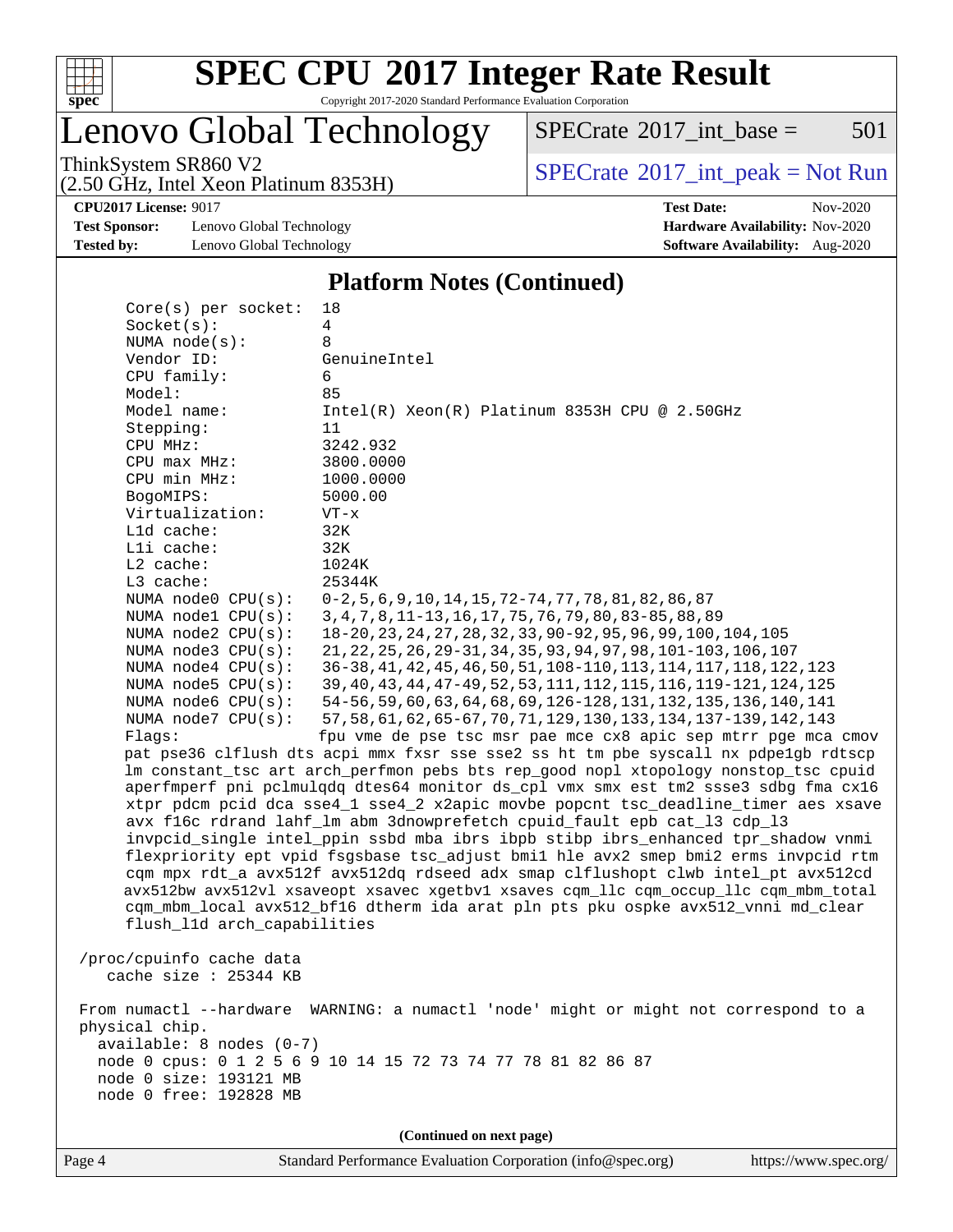

Copyright 2017-2020 Standard Performance Evaluation Corporation

### Lenovo Global Technology

 $SPECTate@2017\_int\_base = 501$ 

(2.50 GHz, Intel Xeon Platinum 8353H)

ThinkSystem SR860 V2<br>  $\begin{array}{c} \text{SPECTI}_{\text{S}} \text{SOR} \end{array}$  [SPECrate](http://www.spec.org/auto/cpu2017/Docs/result-fields.html#SPECrate2017intpeak)®[2017\\_int\\_peak = N](http://www.spec.org/auto/cpu2017/Docs/result-fields.html#SPECrate2017intpeak)ot Run

**[Test Sponsor:](http://www.spec.org/auto/cpu2017/Docs/result-fields.html#TestSponsor)** Lenovo Global Technology **[Hardware Availability:](http://www.spec.org/auto/cpu2017/Docs/result-fields.html#HardwareAvailability)** Nov-2020 **[Tested by:](http://www.spec.org/auto/cpu2017/Docs/result-fields.html#Testedby)** Lenovo Global Technology **[Software Availability:](http://www.spec.org/auto/cpu2017/Docs/result-fields.html#SoftwareAvailability)** Aug-2020

**[CPU2017 License:](http://www.spec.org/auto/cpu2017/Docs/result-fields.html#CPU2017License)** 9017 **[Test Date:](http://www.spec.org/auto/cpu2017/Docs/result-fields.html#TestDate)** Nov-2020

### **[Platform Notes \(Continued\)](http://www.spec.org/auto/cpu2017/Docs/result-fields.html#PlatformNotes)**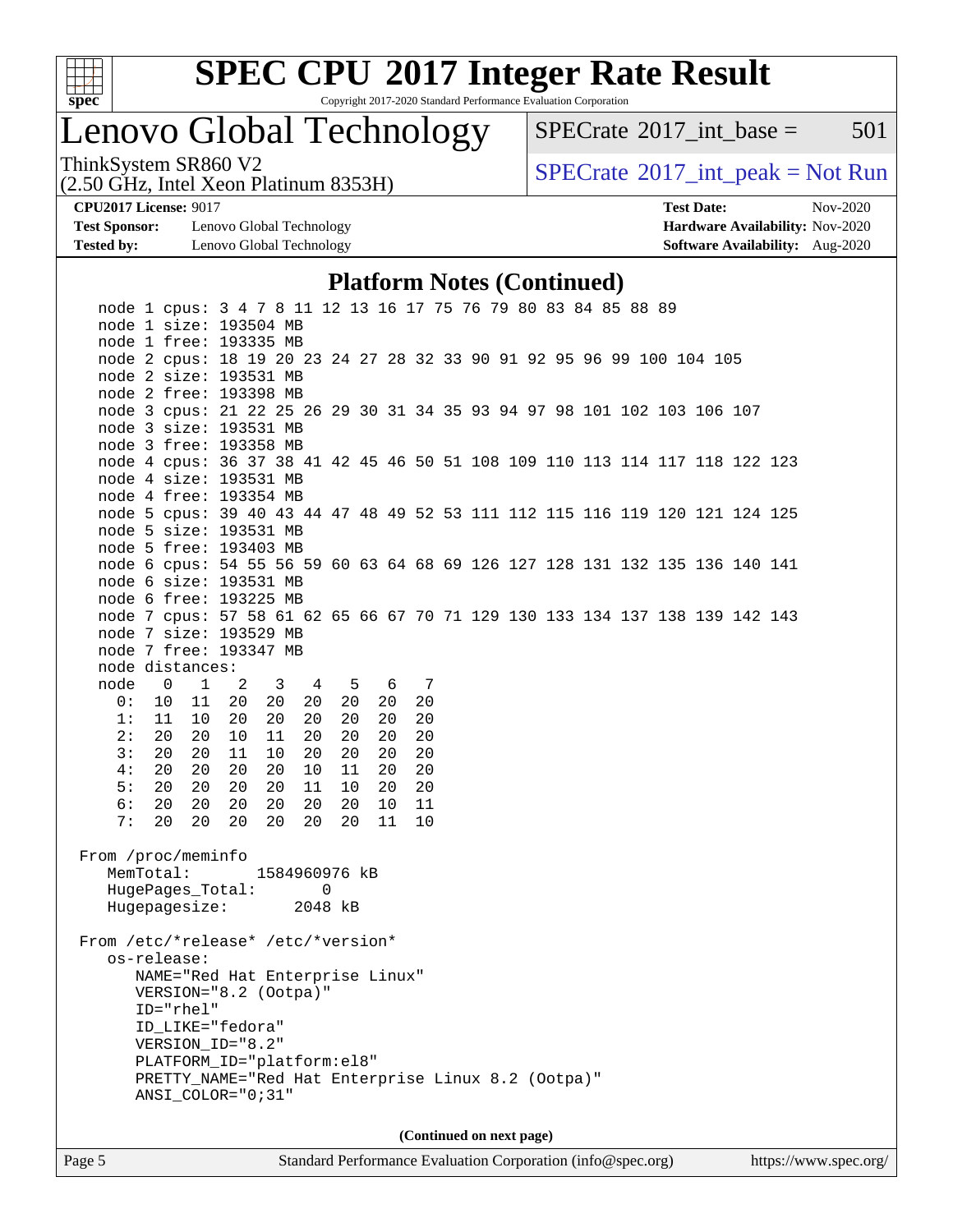

Copyright 2017-2020 Standard Performance Evaluation Corporation

### Lenovo Global Technology

 $SPECTate^{\circledast}2017$  int base = 501

(2.50 GHz, Intel Xeon Platinum 8353H)

ThinkSystem SR860 V2<br>  $\begin{array}{c} \text{SPECTI}_{\text{S}} \text{SOR} \end{array}$  [SPECrate](http://www.spec.org/auto/cpu2017/Docs/result-fields.html#SPECrate2017intpeak)®[2017\\_int\\_peak = N](http://www.spec.org/auto/cpu2017/Docs/result-fields.html#SPECrate2017intpeak)ot Run

**[Test Sponsor:](http://www.spec.org/auto/cpu2017/Docs/result-fields.html#TestSponsor)** Lenovo Global Technology **[Hardware Availability:](http://www.spec.org/auto/cpu2017/Docs/result-fields.html#HardwareAvailability)** Nov-2020 **[Tested by:](http://www.spec.org/auto/cpu2017/Docs/result-fields.html#Testedby)** Lenovo Global Technology **[Software Availability:](http://www.spec.org/auto/cpu2017/Docs/result-fields.html#SoftwareAvailability)** Aug-2020

**[CPU2017 License:](http://www.spec.org/auto/cpu2017/Docs/result-fields.html#CPU2017License)** 9017 **[Test Date:](http://www.spec.org/auto/cpu2017/Docs/result-fields.html#TestDate)** Nov-2020

#### **[Platform Notes \(Continued\)](http://www.spec.org/auto/cpu2017/Docs/result-fields.html#PlatformNotes)**

 redhat-release: Red Hat Enterprise Linux release 8.2 (Ootpa) system-release: Red Hat Enterprise Linux release 8.2 (Ootpa) system-release-cpe: cpe:/o:redhat:enterprise\_linux:8.2:ga uname -a: Linux localhost.localdomain 4.18.0-193.el8.x86\_64 #1 SMP Fri Mar 27 14:35:58 UTC 2020 x86\_64 x86\_64 x86\_64 GNU/Linux Kernel self-reported vulnerability status: itlb\_multihit: Not affected CVE-2018-3620 (L1 Terminal Fault): Not affected Microarchitectural Data Sampling: Not affected CVE-2017-5754 (Meltdown): Not affected CVE-2018-3639 (Speculative Store Bypass): Mitigation: Speculative Store Bypass disabled via prctl and seccomp CVE-2017-5753 (Spectre variant 1): Mitigation: usercopy/swapgs barriers and \_\_user pointer sanitization CVE-2017-5715 (Spectre variant 2): Mitigation: Enhanced IBRS, IBPB: conditional, RSB filling tsx\_async\_abort: Not affected run-level 3 Nov 23 12:15 SPEC is set to: /home/cpu2017-1.1.0-ic19.1u2 Filesystem Type Size Used Avail Use% Mounted on /dev/sda4 xfs 839G 23G 816G 3% /home From /sys/devices/virtual/dmi/id BIOS: Lenovo M5E107H-1.00 10/18/2020 Vendor: Lenovo Product: ThinkSystem SR860 V2 Product Family: ThinkSystem Serial: none Additional information from dmidecode follows. WARNING: Use caution when you interpret this section. The 'dmidecode' program reads system data which is "intended to allow hardware to be accurately determined", but the intent may not be met, as there are frequent changes to hardware, firmware, and the "DMTF SMBIOS" standard. Memory: 48x Samsung M393A4K40DB3-CWE 32 GB 2 rank 3200 (End of data from sysinfo program)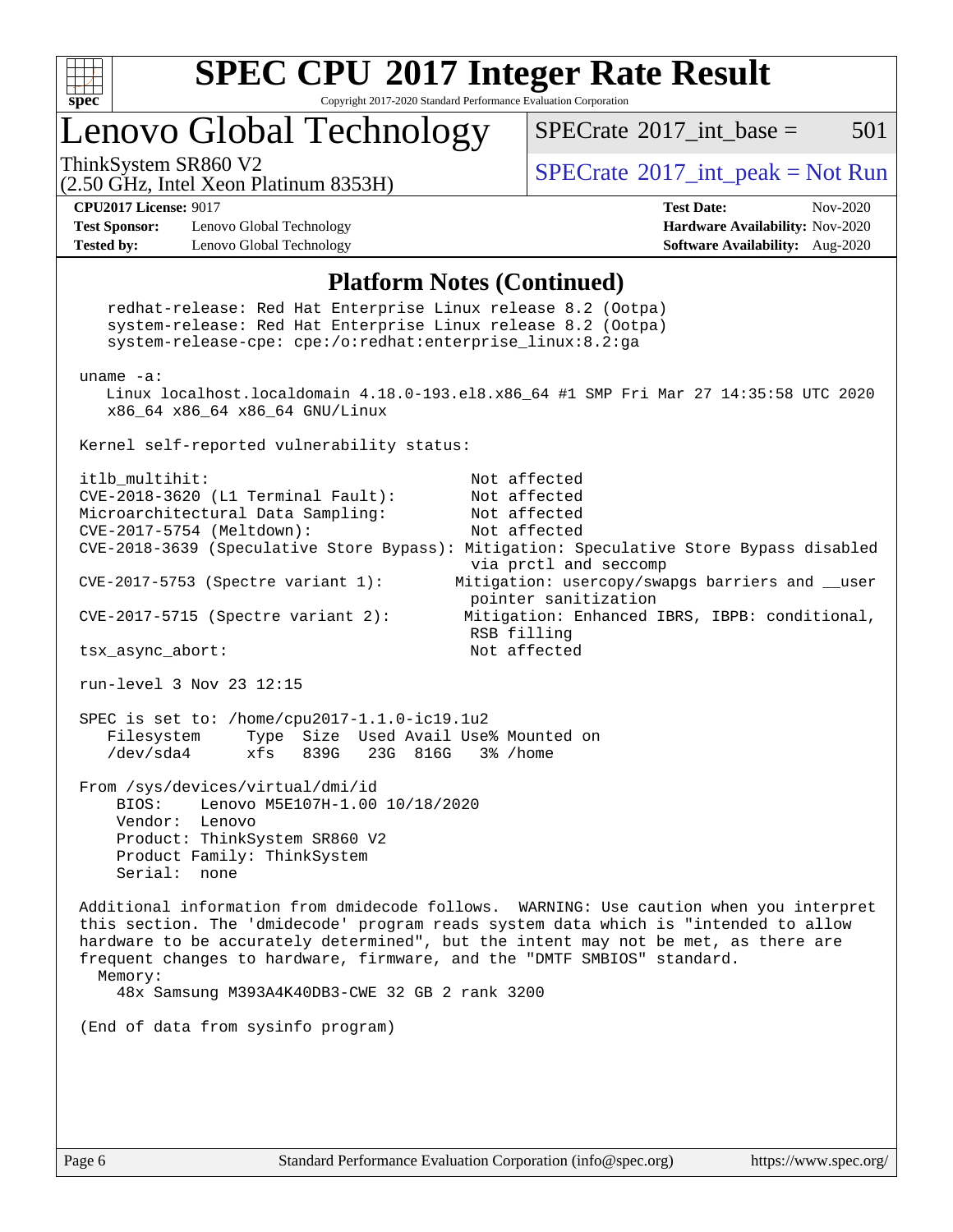

#### **[SPEC CPU](http://www.spec.org/auto/cpu2017/Docs/result-fields.html#SPECCPU2017IntegerRateResult)[2017 Integer Rate Result](http://www.spec.org/auto/cpu2017/Docs/result-fields.html#SPECCPU2017IntegerRateResult)** Copyright 2017-2020 Standard Performance Evaluation Corporation

### Lenovo Global Technology

 $SPECTate$ <sup>®</sup>[2017\\_int\\_base =](http://www.spec.org/auto/cpu2017/Docs/result-fields.html#SPECrate2017intbase) 501

(2.50 GHz, Intel Xeon Platinum 8353H)

ThinkSystem SR860 V2<br>  $\begin{array}{c}\n\text{SPECTB} \\
\text{SPECTB} \\
\text{SPECTB} \\
\text{SPECTB} \\
\text{SPECTB} \\
\text{SPECTB} \\
\text{SPECTB} \\
\text{SPECTB} \\
\text{SPECTB} \\
\text{SPECTB} \\
\text{SPECTB} \\
\text{SPECTB} \\
\text{SPECTB} \\
\text{SPECTB} \\
\text{SPECTB} \\
\text{SPECTB} \\
\text{SPECTB} \\
\text{SPECTB} \\
\text{SPECTB} \\
\text{SPECTB} \\
\text{SPECTB} \\
\text{SPECTB} \\
\text{S.} \\
\text{S.} \\$ 

**[Test Sponsor:](http://www.spec.org/auto/cpu2017/Docs/result-fields.html#TestSponsor)** Lenovo Global Technology **[Hardware Availability:](http://www.spec.org/auto/cpu2017/Docs/result-fields.html#HardwareAvailability)** Nov-2020 **[Tested by:](http://www.spec.org/auto/cpu2017/Docs/result-fields.html#Testedby)** Lenovo Global Technology **[Software Availability:](http://www.spec.org/auto/cpu2017/Docs/result-fields.html#SoftwareAvailability)** Aug-2020

**[CPU2017 License:](http://www.spec.org/auto/cpu2017/Docs/result-fields.html#CPU2017License)** 9017 **[Test Date:](http://www.spec.org/auto/cpu2017/Docs/result-fields.html#TestDate)** Nov-2020

### **[Compiler Version Notes](http://www.spec.org/auto/cpu2017/Docs/result-fields.html#CompilerVersionNotes)**

| 500.perlbench $r(base)$ 502.qcc $r(base)$ 505.mcf $r(base)$<br>C<br>525.x264 r(base) 557.xz r(base)                                                                                    |
|----------------------------------------------------------------------------------------------------------------------------------------------------------------------------------------|
| Intel(R) C Compiler for applications running on Intel(R) $64$ , Version<br>19.1.2.275 Build 20200604<br>Copyright (C) 1985-2020 Intel Corporation. All rights reserved.                |
| 520.omnetpp $r(base)$ 523.xalancbmk $r(base)$ 531.deepsjeng $r(base)$<br>$C++$<br>$541.$ leela r(base)                                                                                 |
| Intel(R) $C++$ Compiler for applications running on Intel(R) 64, Version<br>19.1.2.275 Build 20200604<br>Copyright (C) 1985-2020 Intel Corporation. All rights reserved.               |
| Fortran   548.exchange2 $r(base)$                                                                                                                                                      |
| Intel(R) Fortran Intel(R) 64 Compiler for applications running on Intel(R)<br>64, Version 19.1.2.275 Build 20200623<br>Copyright (C) 1985-2020 Intel Corporation. All rights reserved. |

### **[Base Compiler Invocation](http://www.spec.org/auto/cpu2017/Docs/result-fields.html#BaseCompilerInvocation)**

[C benchmarks](http://www.spec.org/auto/cpu2017/Docs/result-fields.html#Cbenchmarks): [icc](http://www.spec.org/cpu2017/results/res2020q4/cpu2017-20201207-24529.flags.html#user_CCbase_intel_icc_66fc1ee009f7361af1fbd72ca7dcefbb700085f36577c54f309893dd4ec40d12360134090235512931783d35fd58c0460139e722d5067c5574d8eaf2b3e37e92)

| $C_{++}$ benchmarks: |  |
|----------------------|--|
| icpc                 |  |

[Fortran benchmarks](http://www.spec.org/auto/cpu2017/Docs/result-fields.html#Fortranbenchmarks): [ifort](http://www.spec.org/cpu2017/results/res2020q4/cpu2017-20201207-24529.flags.html#user_FCbase_intel_ifort_8111460550e3ca792625aed983ce982f94888b8b503583aa7ba2b8303487b4d8a21a13e7191a45c5fd58ff318f48f9492884d4413fa793fd88dd292cad7027ca)

### **[Base Portability Flags](http://www.spec.org/auto/cpu2017/Docs/result-fields.html#BasePortabilityFlags)**

 500.perlbench\_r: [-DSPEC\\_LP64](http://www.spec.org/cpu2017/results/res2020q4/cpu2017-20201207-24529.flags.html#b500.perlbench_r_basePORTABILITY_DSPEC_LP64) [-DSPEC\\_LINUX\\_X64](http://www.spec.org/cpu2017/results/res2020q4/cpu2017-20201207-24529.flags.html#b500.perlbench_r_baseCPORTABILITY_DSPEC_LINUX_X64) 502.gcc\_r: [-DSPEC\\_LP64](http://www.spec.org/cpu2017/results/res2020q4/cpu2017-20201207-24529.flags.html#suite_basePORTABILITY502_gcc_r_DSPEC_LP64) 505.mcf\_r: [-DSPEC\\_LP64](http://www.spec.org/cpu2017/results/res2020q4/cpu2017-20201207-24529.flags.html#suite_basePORTABILITY505_mcf_r_DSPEC_LP64) 520.omnetpp\_r: [-DSPEC\\_LP64](http://www.spec.org/cpu2017/results/res2020q4/cpu2017-20201207-24529.flags.html#suite_basePORTABILITY520_omnetpp_r_DSPEC_LP64)

**(Continued on next page)**

Page 7 Standard Performance Evaluation Corporation [\(info@spec.org\)](mailto:info@spec.org) <https://www.spec.org/>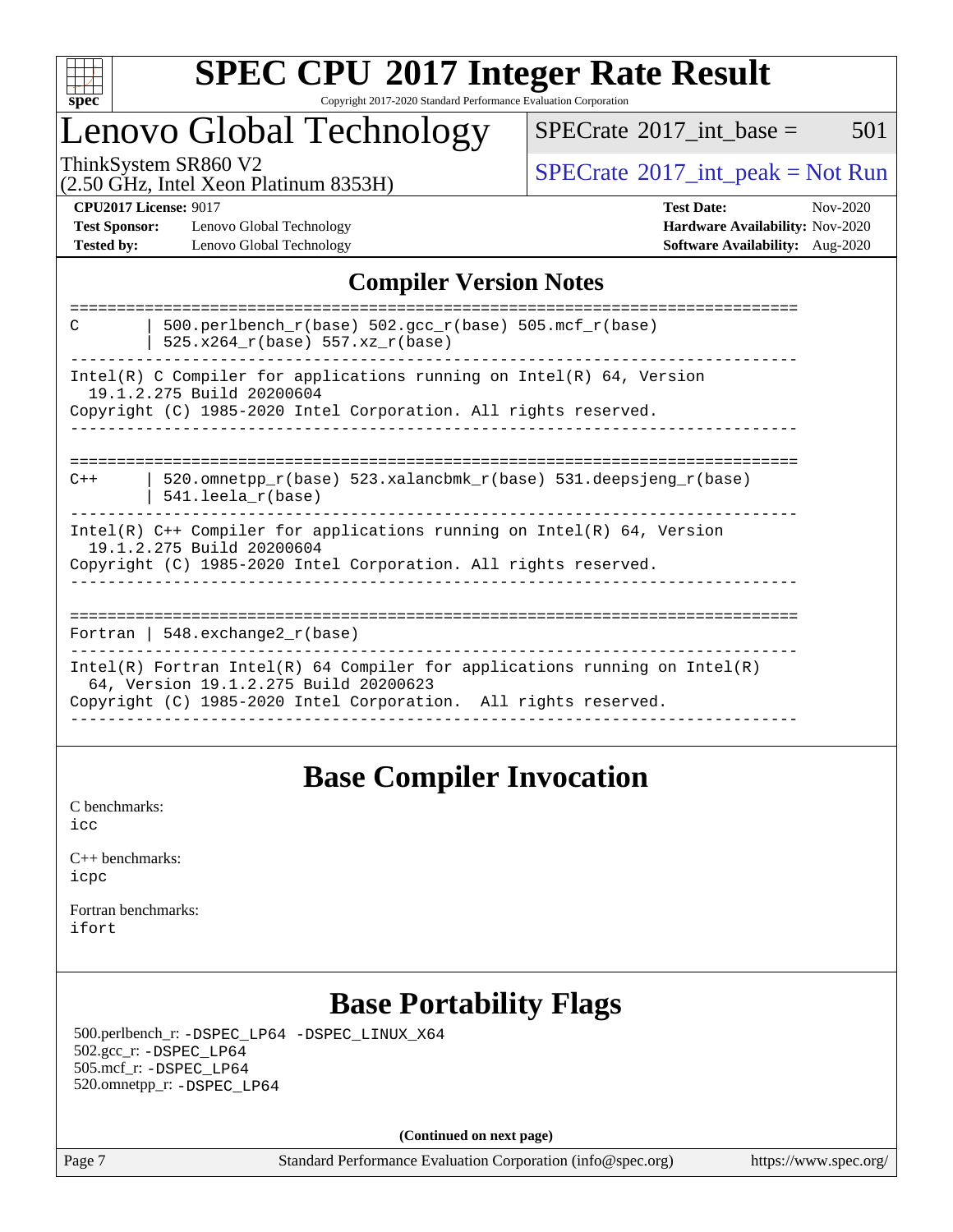

#### **[SPEC CPU](http://www.spec.org/auto/cpu2017/Docs/result-fields.html#SPECCPU2017IntegerRateResult)[2017 Integer Rate Result](http://www.spec.org/auto/cpu2017/Docs/result-fields.html#SPECCPU2017IntegerRateResult)** Copyright 2017-2020 Standard Performance Evaluation Corporation

### Lenovo Global Technology

(2.50 GHz, Intel Xeon Platinum 8353H)

 $SPECTate@2017\_int\_base = 501$ 

ThinkSystem SR860 V2<br>  $\begin{array}{c} \text{SPECTI}_{\text{S}} \text{SOR} \end{array}$  [SPECrate](http://www.spec.org/auto/cpu2017/Docs/result-fields.html#SPECrate2017intpeak)®[2017\\_int\\_peak = N](http://www.spec.org/auto/cpu2017/Docs/result-fields.html#SPECrate2017intpeak)ot Run

**[Test Sponsor:](http://www.spec.org/auto/cpu2017/Docs/result-fields.html#TestSponsor)** Lenovo Global Technology **[Hardware Availability:](http://www.spec.org/auto/cpu2017/Docs/result-fields.html#HardwareAvailability)** Nov-2020 **[Tested by:](http://www.spec.org/auto/cpu2017/Docs/result-fields.html#Testedby)** Lenovo Global Technology **[Software Availability:](http://www.spec.org/auto/cpu2017/Docs/result-fields.html#SoftwareAvailability)** Aug-2020

**[CPU2017 License:](http://www.spec.org/auto/cpu2017/Docs/result-fields.html#CPU2017License)** 9017 **[Test Date:](http://www.spec.org/auto/cpu2017/Docs/result-fields.html#TestDate)** Nov-2020

### **[Base Portability Flags \(Continued\)](http://www.spec.org/auto/cpu2017/Docs/result-fields.html#BasePortabilityFlags)**

 523.xalancbmk\_r: [-DSPEC\\_LP64](http://www.spec.org/cpu2017/results/res2020q4/cpu2017-20201207-24529.flags.html#suite_basePORTABILITY523_xalancbmk_r_DSPEC_LP64) [-DSPEC\\_LINUX](http://www.spec.org/cpu2017/results/res2020q4/cpu2017-20201207-24529.flags.html#b523.xalancbmk_r_baseCXXPORTABILITY_DSPEC_LINUX) 525.x264\_r: [-DSPEC\\_LP64](http://www.spec.org/cpu2017/results/res2020q4/cpu2017-20201207-24529.flags.html#suite_basePORTABILITY525_x264_r_DSPEC_LP64) 531.deepsjeng\_r: [-DSPEC\\_LP64](http://www.spec.org/cpu2017/results/res2020q4/cpu2017-20201207-24529.flags.html#suite_basePORTABILITY531_deepsjeng_r_DSPEC_LP64) 541.leela\_r: [-DSPEC\\_LP64](http://www.spec.org/cpu2017/results/res2020q4/cpu2017-20201207-24529.flags.html#suite_basePORTABILITY541_leela_r_DSPEC_LP64) 548.exchange2\_r: [-DSPEC\\_LP64](http://www.spec.org/cpu2017/results/res2020q4/cpu2017-20201207-24529.flags.html#suite_basePORTABILITY548_exchange2_r_DSPEC_LP64) 557.xz\_r: [-DSPEC\\_LP64](http://www.spec.org/cpu2017/results/res2020q4/cpu2017-20201207-24529.flags.html#suite_basePORTABILITY557_xz_r_DSPEC_LP64)

**[Base Optimization Flags](http://www.spec.org/auto/cpu2017/Docs/result-fields.html#BaseOptimizationFlags)**

#### [C benchmarks](http://www.spec.org/auto/cpu2017/Docs/result-fields.html#Cbenchmarks):

```
-m64 -qnextgen -std=c11
-Wl,-plugin-opt=-x86-branches-within-32B-boundaries -Wl,-z,muldefs
-xCORE-AVX512 -O3 -ffast-math -flto -mfpmath=sse -funroll-loops
-qopt-mem-layout-trans=4
-L/usr/local/IntelCompiler19/compilers_and_libraries_2020.3.275/linux/compiler/lib/intel64_lin
-lqkmalloc
```
#### [C++ benchmarks](http://www.spec.org/auto/cpu2017/Docs/result-fields.html#CXXbenchmarks):

[-m64](http://www.spec.org/cpu2017/results/res2020q4/cpu2017-20201207-24529.flags.html#user_CXXbase_m64-icc) [-qnextgen](http://www.spec.org/cpu2017/results/res2020q4/cpu2017-20201207-24529.flags.html#user_CXXbase_f-qnextgen) [-Wl,-plugin-opt=-x86-branches-within-32B-boundaries](http://www.spec.org/cpu2017/results/res2020q4/cpu2017-20201207-24529.flags.html#user_CXXbase_f-x86-branches-within-32B-boundaries_0098b4e4317ae60947b7b728078a624952a08ac37a3c797dfb4ffeb399e0c61a9dd0f2f44ce917e9361fb9076ccb15e7824594512dd315205382d84209e912f3) [-Wl,-z,muldefs](http://www.spec.org/cpu2017/results/res2020q4/cpu2017-20201207-24529.flags.html#user_CXXbase_link_force_multiple1_b4cbdb97b34bdee9ceefcfe54f4c8ea74255f0b02a4b23e853cdb0e18eb4525ac79b5a88067c842dd0ee6996c24547a27a4b99331201badda8798ef8a743f577) [-xCORE-AVX512](http://www.spec.org/cpu2017/results/res2020q4/cpu2017-20201207-24529.flags.html#user_CXXbase_f-xCORE-AVX512) [-O3](http://www.spec.org/cpu2017/results/res2020q4/cpu2017-20201207-24529.flags.html#user_CXXbase_f-O3) [-ffast-math](http://www.spec.org/cpu2017/results/res2020q4/cpu2017-20201207-24529.flags.html#user_CXXbase_f-ffast-math) [-flto](http://www.spec.org/cpu2017/results/res2020q4/cpu2017-20201207-24529.flags.html#user_CXXbase_f-flto) [-mfpmath=sse](http://www.spec.org/cpu2017/results/res2020q4/cpu2017-20201207-24529.flags.html#user_CXXbase_f-mfpmath_70eb8fac26bde974f8ab713bc9086c5621c0b8d2f6c86f38af0bd7062540daf19db5f3a066d8c6684be05d84c9b6322eb3b5be6619d967835195b93d6c02afa1) [-funroll-loops](http://www.spec.org/cpu2017/results/res2020q4/cpu2017-20201207-24529.flags.html#user_CXXbase_f-funroll-loops) [-qopt-mem-layout-trans=4](http://www.spec.org/cpu2017/results/res2020q4/cpu2017-20201207-24529.flags.html#user_CXXbase_f-qopt-mem-layout-trans_fa39e755916c150a61361b7846f310bcdf6f04e385ef281cadf3647acec3f0ae266d1a1d22d972a7087a248fd4e6ca390a3634700869573d231a252c784941a8) [-L/usr/local/IntelCompiler19/compilers\\_and\\_libraries\\_2020.3.275/linux/compiler/lib/intel64\\_lin](http://www.spec.org/cpu2017/results/res2020q4/cpu2017-20201207-24529.flags.html#user_CXXbase_linkpath_6eb3b1b8be403820338b5b82e7a1c217a861a8962ac718a6253be1483b50620487664a39a847caf560d84a6b8bab7cca33d9f414525a12ede1e9473db34a3d08) [-lqkmalloc](http://www.spec.org/cpu2017/results/res2020q4/cpu2017-20201207-24529.flags.html#user_CXXbase_qkmalloc_link_lib_79a818439969f771c6bc311cfd333c00fc099dad35c030f5aab9dda831713d2015205805422f83de8875488a2991c0a156aaa600e1f9138f8fc37004abc96dc5)

#### [Fortran benchmarks:](http://www.spec.org/auto/cpu2017/Docs/result-fields.html#Fortranbenchmarks)

```
-m64 -Wl,-plugin-opt=-x86-branches-within-32B-boundaries -Wl,-z,muldefs
-xCORE-AVX512 -O3 -ipo -no-prec-div -qopt-mem-layout-trans=4
-nostandard-realloc-lhs -align array32byte -auto
-mbranches-within-32B-boundaries
-L/usr/local/IntelCompiler19/compilers_and_libraries_2020.3.275/linux/compiler/lib/intel64_lin
-lqkmalloc
```
[The flags files that were used to format this result can be browsed at](tmsearch) [http://www.spec.org/cpu2017/flags/Intel-ic19.1u1-official-linux64\\_revA.html](http://www.spec.org/cpu2017/flags/Intel-ic19.1u1-official-linux64_revA.html) <http://www.spec.org/cpu2017/flags/Lenovo-Platform-SPECcpu2017-Flags-V1.2-Cooperlake-A.html>

[You can also download the XML flags sources by saving the following links:](tmsearch) [http://www.spec.org/cpu2017/flags/Intel-ic19.1u1-official-linux64\\_revA.xml](http://www.spec.org/cpu2017/flags/Intel-ic19.1u1-official-linux64_revA.xml) <http://www.spec.org/cpu2017/flags/Lenovo-Platform-SPECcpu2017-Flags-V1.2-Cooperlake-A.xml>